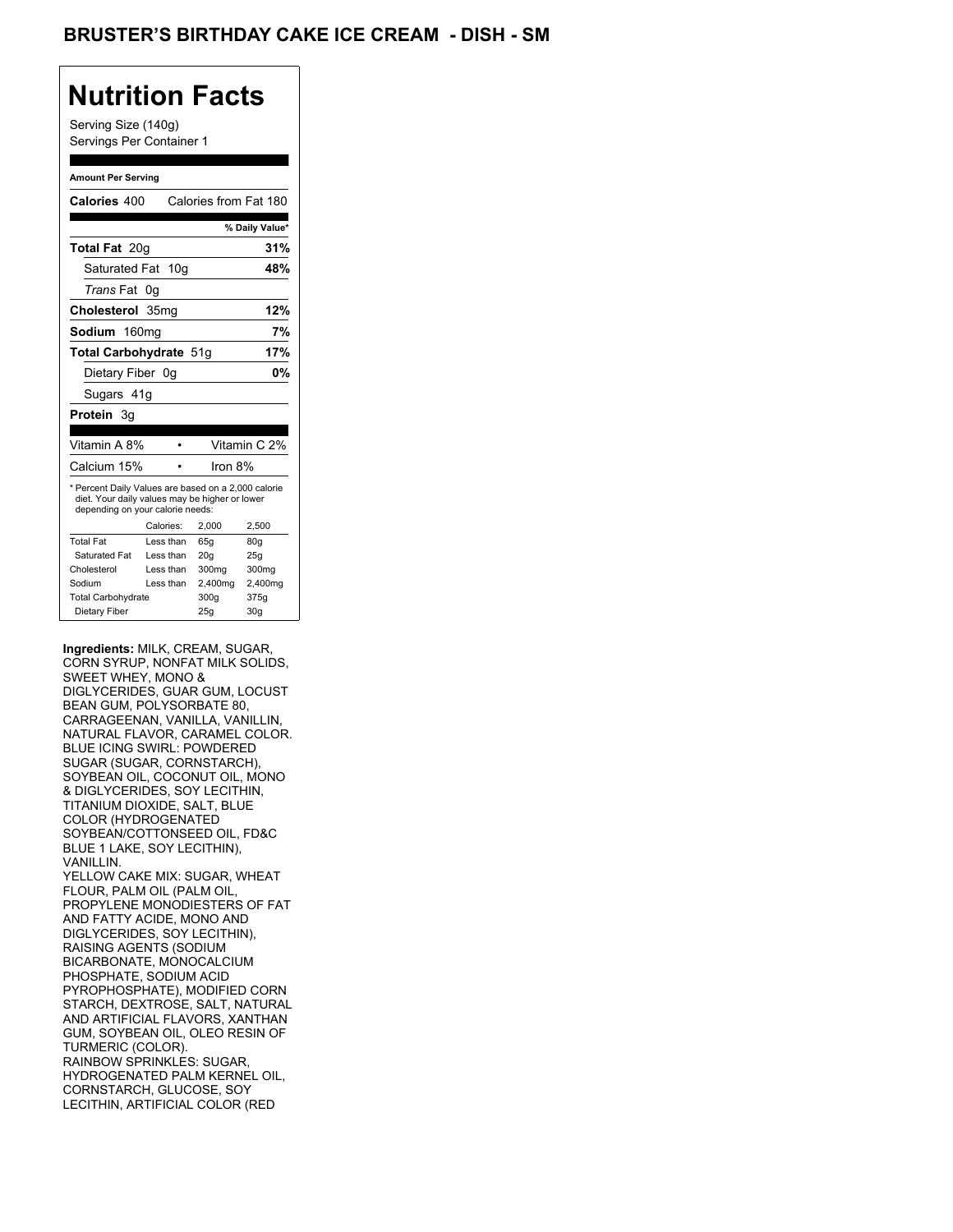## BRUSTER'S BIRTHDAY CAKE ICE CREAM - DISH - REG

## Nutrition Facts

Serving Size (210g) Servings Per Container 1

#### Amount Per Serving

| Calories 600                                                                                                                              |           |  | Calories from Fat 270 |                 |
|-------------------------------------------------------------------------------------------------------------------------------------------|-----------|--|-----------------------|-----------------|
|                                                                                                                                           |           |  |                       | % Daily Value*  |
| Total Fat 30g                                                                                                                             |           |  |                       | 47%             |
| Saturated Fat 15g                                                                                                                         |           |  |                       | 73%             |
| Trans Fat                                                                                                                                 | 0g        |  |                       |                 |
| Cholesterol 55mg                                                                                                                          |           |  |                       | 18%             |
| Sodium 240mg                                                                                                                              |           |  |                       | 10%             |
| Total Carbohydrate 76g                                                                                                                    |           |  |                       | 25%             |
| Dietary Fiber 0q                                                                                                                          |           |  |                       | 1%              |
| Sugars 62g                                                                                                                                |           |  |                       |                 |
| Protein 5q                                                                                                                                |           |  |                       |                 |
|                                                                                                                                           |           |  |                       |                 |
| Vitamin A 15%                                                                                                                             |           |  |                       | Vitamin C 4%    |
| Calcium 20%                                                                                                                               |           |  | Iron $10%$            |                 |
| * Percent Daily Values are based on a 2,000 calorie<br>diet. Your daily values may be higher or lower<br>depending on your calorie needs: |           |  |                       |                 |
|                                                                                                                                           | Calories: |  | 2.000                 | 2,500           |
| <b>Total Fat</b>                                                                                                                          | Less than |  | 65q                   | 80 <sub>g</sub> |
| Saturated Fat                                                                                                                             | Less than |  | 20q                   | 25q             |
| Cholesterol                                                                                                                               | Less than |  | 300mg                 | 300mg           |
| Sodium                                                                                                                                    | Less than |  | 2,400mg               | 2,400mg         |
| <b>Total Carbohydrate</b>                                                                                                                 |           |  | 300a                  | 375g            |
| Dietary Fiber                                                                                                                             |           |  | 25g                   | 30 <sub>q</sub> |

Ingredients: MILK, CREAM, SUGAR, CORN SYRUP, NONFAT MILK SOLIDS, SWEET WHEY, MONO & DIGLYCERIDES, GUAR GUM, LOCUST BEAN GUM, POLYSORBATE 80, CARRAGEENAN, VANILLA, VANILLIN, NATURAL FLAVOR, CARAMEL COLOR. BLUE ICING SWIRL: POWDERED SUGAR (SUGAR, CORNSTARCH), SOYBEAN OIL, COCONUT OIL, MONO & DIGLYCERIDES, SOY LECITHIN, TITANIUM DIOXIDE, SALT, BLUE COLOR (HYDROGENATED SOYBEAN/COTTONSEED OIL, FD&C BLUE 1 LAKE, SOY LECITHIN), VANILLIN. YELLOW CAKE MIX: SUGAR, WHEAT FLOUR, PALM OIL (PALM OIL, PROPYLENE MONODIESTERS OF FAT AND FATTY ACIDE, MONO AND DIGLYCERIDES, SOY LECITHIN), RAISING AGENTS (SODIUM BICARBONATE, MONOCALCIUM PHOSPHATE, SODIUM ACID PYROPHOSPHATE), MODIFIED CORN STARCH, DEXTROSE, SALT, NATURAL AND ARTIFICIAL FLAVORS, XANTHAN GUM, SOYBEAN OIL, OLEO RESIN OF TURMERIC (COLOR). RAINBOW SPRINKLES: SUGAR, HYDROGENATED PALM KERNEL OIL, CORNSTARCH, GLUCOSE, SOY LECITHIN, ARTIFICIAL COLOR (RED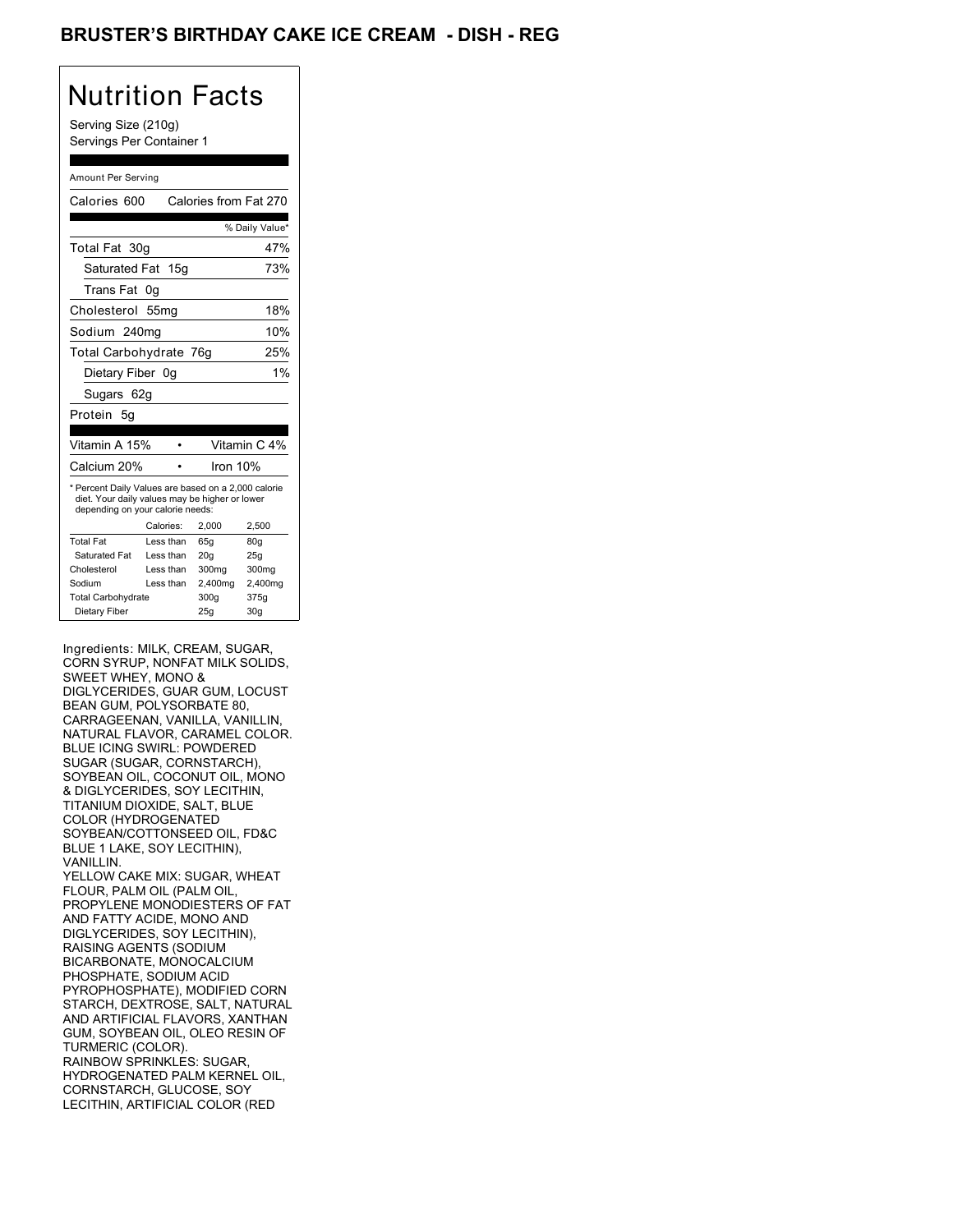## BRUSTER'S BIRTHDAY CAKE ICE CREAM - DISH - LG

## Nutrition Facts

Serving Size (280g) Servings Per Container 1

#### Amount Per Serving

| Calories 800                                                                                                                              |            |         | Calories from Fat 360 |
|-------------------------------------------------------------------------------------------------------------------------------------------|------------|---------|-----------------------|
|                                                                                                                                           |            |         |                       |
|                                                                                                                                           |            |         | % Daily Value*        |
| Total Fat 40q                                                                                                                             |            |         | 62%                   |
| Saturated Fat 19g                                                                                                                         |            |         | 97%                   |
| Trans Fat                                                                                                                                 | 0g         |         |                       |
| Cholesterol 75mg                                                                                                                          |            |         | 25%                   |
| Sodium 330mg                                                                                                                              |            |         | 14%                   |
| Total Carbohydrate 102g                                                                                                                   |            |         | 34%                   |
| Dietary Fiber 0q                                                                                                                          |            |         | 1%                    |
| Sugars 82g                                                                                                                                |            |         |                       |
| Protein 7g                                                                                                                                |            |         |                       |
|                                                                                                                                           |            |         |                       |
| Vitamin A 15%                                                                                                                             |            |         | Vitamin C 4%          |
| Calcium 25%                                                                                                                               |            |         | Iron 15%              |
| * Percent Daily Values are based on a 2,000 calorie<br>diet. Your daily values may be higher or lower<br>depending on your calorie needs: |            |         |                       |
|                                                                                                                                           | Calories:  | 2.000   | 2,500                 |
| <b>Total Fat</b>                                                                                                                          | Less than  | 65q     | 80 <sub>g</sub>       |
| Saturated Fat                                                                                                                             | Less than  | 20q     | 25q                   |
| Cholesterol                                                                                                                               | I ess than | 300mg   | 300mg                 |
| Sodium                                                                                                                                    | Less than  | 2,400mg | 2,400mg               |
| <b>Total Carbohydrate</b>                                                                                                                 |            | 300a    | 375g                  |
| Dietary Fiber                                                                                                                             |            | 25q     | 30 <sub>q</sub>       |

Ingredients: MILK, CREAM, SUGAR, CORN SYRUP, NONFAT MILK SOLIDS, SWEET WHEY, MONO & DIGLYCERIDES, GUAR GUM, LOCUST BEAN GUM, POLYSORBATE 80, CARRAGEENAN, VANILLA, VANILLIN, NATURAL FLAVOR, CARAMEL COLOR. BLUE ICING SWIRL: POWDERED SUGAR (SUGAR, CORNSTARCH), SOYBEAN OIL, COCONUT OIL, MONO & DIGLYCERIDES, SOY LECITHIN, TITANIUM DIOXIDE, SALT, BLUE COLOR (HYDROGENATED SOYBEAN/COTTONSEED OIL, FD&C BLUE 1 LAKE, SOY LECITHIN), VANILLIN. YELLOW CAKE MIX: SUGAR, WHEAT FLOUR, PALM OIL (PALM OIL, PROPYLENE MONODIESTERS OF FAT AND FATTY ACIDE, MONO AND DIGLYCERIDES, SOY LECITHIN), RAISING AGENTS (SODIUM BICARBONATE, MONOCALCIUM PHOSPHATE, SODIUM ACID PYROPHOSPHATE), MODIFIED CORN STARCH, DEXTROSE, SALT, NATURAL AND ARTIFICIAL FLAVORS, XANTHAN GUM, SOYBEAN OIL, OLEO RESIN OF TURMERIC (COLOR). RAINBOW SPRINKLES: SUGAR, HYDROGENATED PALM KERNEL OIL, CORNSTARCH, GLUCOSE, SOY LECITHIN, ARTIFICIAL COLOR (RED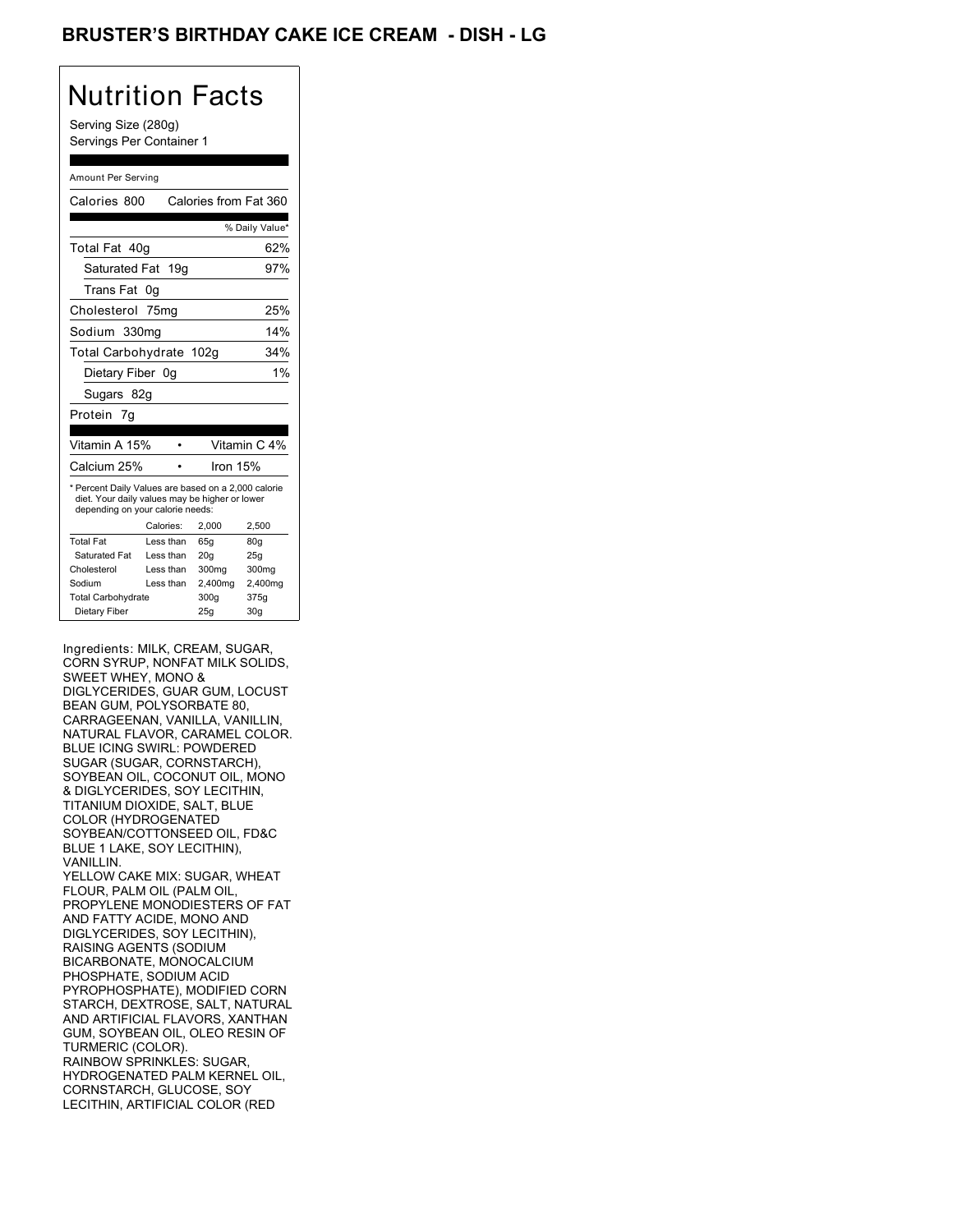### BRUSTER'S BIRTHDAY CAKE ICE CREAM - SUGAR CONE - SM

# Nutrition Facts

Serving Size (153g) Servings Per Container 1

#### Amount Per Serving

| Calories 450                                                 | Calories from Fat 180 |
|--------------------------------------------------------------|-----------------------|
|                                                              | % Daily Value*        |
| Total Fat 20g                                                | 31%                   |
| Saturated Fat 10g                                            | 48%                   |
| Trans Fat 0q                                                 |                       |
| Cholesterol 35mg                                             | 12%                   |
| Sodium 180mg                                                 | 8%                    |
| Total Carbohydrate 63g                                       | 21%                   |
| Dietary Fiber 0g                                             | 0%                    |
| Sugars 44g                                                   |                       |
| Protein 4q                                                   |                       |
|                                                              |                       |
| Vitamin A 8%                                                 | Vitamin C 2%          |
| Calcium 15%                                                  | Iron $10%$            |
| * Percent Daily Values are based on a 2,000 calorie<br>diet. |                       |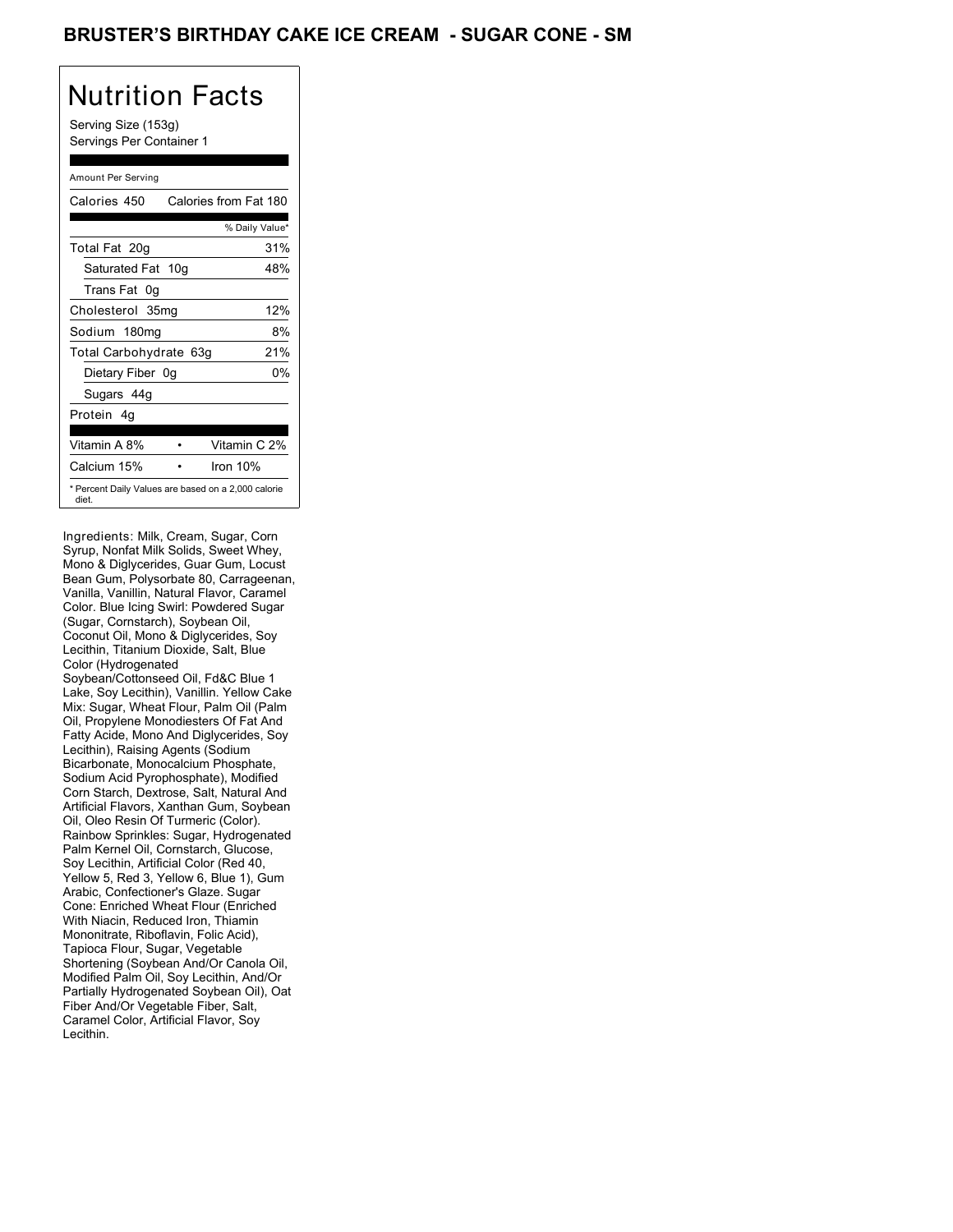### BRUSTER'S BIRTHDAY CAKE ICE CREAM - SUGAR CONE - REG

# Nutrition Facts

Serving Size (153g) Servings Per Container 1

#### Amount Per Serving

| Calories 450                                                 | Calories from Fat 180 |
|--------------------------------------------------------------|-----------------------|
|                                                              | % Daily Value*        |
| Total Fat 20g                                                | 31%                   |
| Saturated Fat 10g                                            | 48%                   |
| Trans Fat 0q                                                 |                       |
| Cholesterol 35mg                                             | 12%                   |
| Sodium 180mg                                                 | 8%                    |
| Total Carbohydrate 63g                                       | 21%                   |
| Dietary Fiber 0g                                             | 0%                    |
| Sugars 44g                                                   |                       |
| Protein 4q                                                   |                       |
|                                                              |                       |
| Vitamin A 8%                                                 | Vitamin C 2%          |
| Calcium 15%                                                  | Iron $10%$            |
| * Percent Daily Values are based on a 2,000 calorie<br>diet. |                       |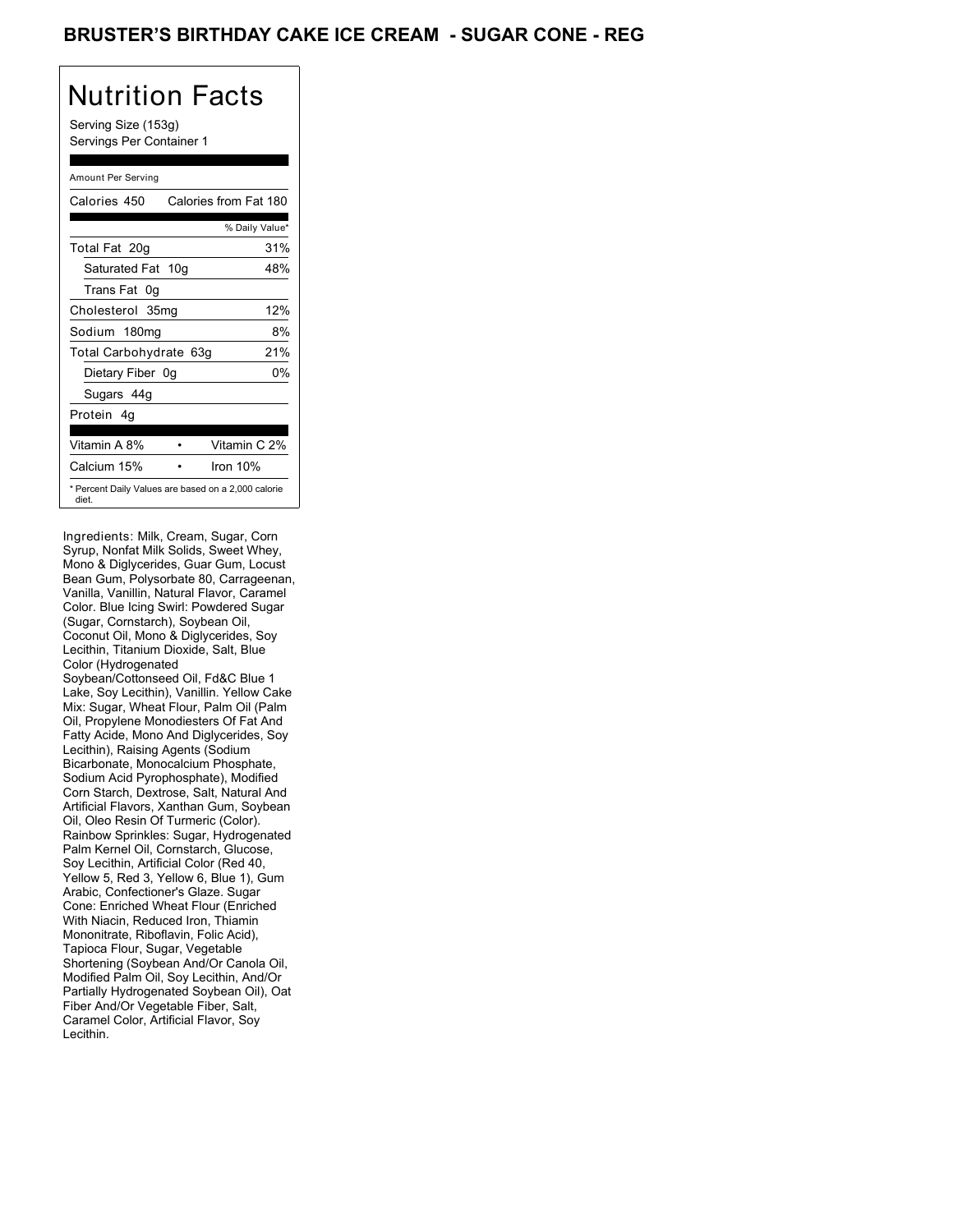### BRUSTER'S BIRTHDAY CAKE ICE CREAM - SUGAR CONE - LG

# Nutrition Facts

Serving Size (293g) Servings Per Container 1

#### Amount Per Serving

| Calories 850            | Calories from Fat 370                               |
|-------------------------|-----------------------------------------------------|
|                         | % Daily Value*                                      |
| Total Fat 41g           | 63%                                                 |
| Saturated Fat 19g       | 97%                                                 |
| Trans Fat 0q            |                                                     |
| Cholesterol 75mg        | 25%                                                 |
| Sodium 350mg            | 14%                                                 |
| Total Carbohydrate 114g | 38%                                                 |
| Dietary Fiber 0g        | 1%                                                  |
| Sugars 85g              |                                                     |
| Protein 7q              |                                                     |
|                         |                                                     |
| Vitamin A 15%           | Vitamin C 4%                                        |
| Calcium 30%             | Iron $15%$                                          |
| diet.                   | * Percent Daily Values are based on a 2,000 calorie |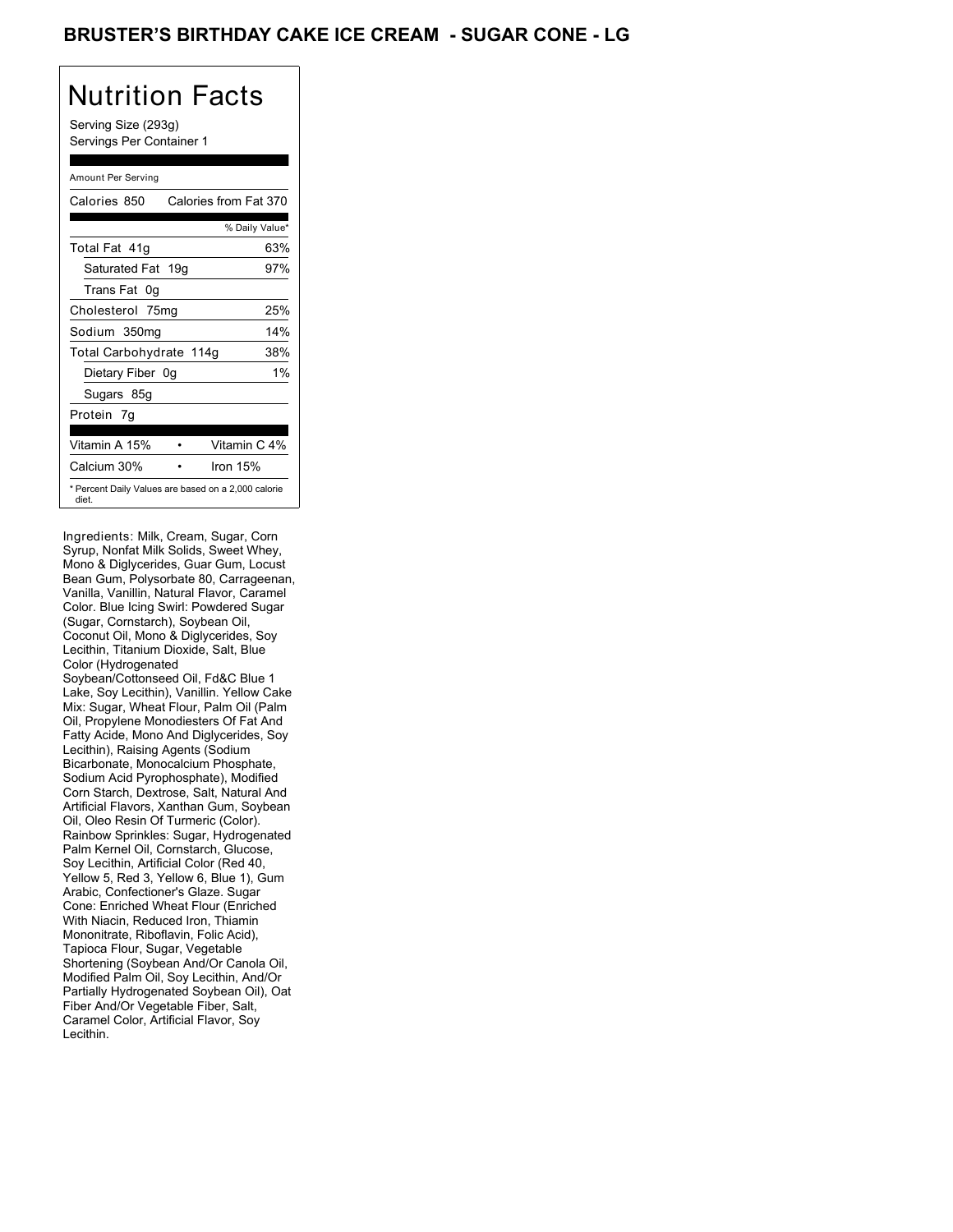### BRUSTER'S BIRTHDAY CAKE ICE CREAM - CAKE CONE - SM

# Nutrition Facts

Serving Size (146g) Servings Per Container 1

#### Amount Per Serving

| Calories 420                                                 | Calories from Fat 180 |
|--------------------------------------------------------------|-----------------------|
|                                                              | % Daily Value*        |
| Total Fat 20g                                                | 31%                   |
| Saturated Fat 10g                                            | 48%                   |
| Trans Fat 0q                                                 |                       |
| Cholesterol 35mg                                             | 12%                   |
| Sodium 170mg                                                 | 7%                    |
| Total Carbohydrate 56g                                       | 19%                   |
| Dietary Fiber 0g                                             | 0%                    |
| Sugars 41g                                                   |                       |
| Protein 4q                                                   |                       |
| Vitamin A 8%                                                 | Vitamin C 2%          |
| Calcium 15%                                                  | Iron $10%$            |
| * Percent Daily Values are based on a 2,000 calorie<br>diet. |                       |

Ingredients: Milk, Cream, Sugar, Corn Syrup, Nonfat Milk Solids, Sweet Whey, Mono & Diglycerides, Guar Gum, Locust Bean Gum, Polysorbate 80, Carrageenan, Vanilla, Vanillin, Natural Flavor, Caramel Color. Blue Icing Swirl: Powdered Sugar (Sugar, Cornstarch), Soybean Oil, Coconut Oil, Mono & Diglycerides, Soy Lecithin, Titanium Dioxide, Salt, Blue Color (Hydrogenated Soybean/Cottonseed Oil, Fd&C Blue 1 Lake, Soy Lecithin), Vanillin. Yellow Cake Mix: Sugar, Wheat Flour, Palm Oil (Palm Oil, Propylene Monodiesters Of Fat And Fatty Acide, Mono And Diglycerides, Soy Lecithin), Raising Agents (Sodium Bicarbonate, Monocalcium Phosphate, Sodium Acid Pyrophosphate), Modified Corn Starch, Dextrose, Salt, Natural And Artificial Flavors, Xanthan Gum, Soybean Oil, Oleo Resin Of Turmeric (Color). Rainbow Sprinkles: Sugar, Hydrogenated Palm Kernel Oil, Cornstarch, Glucose, Soy Lecithin, Artificial Color (Red 40, Yellow 5, Red 3, Yellow 6, Blue 1), Gum Arabic, Confectioner's Glaze. Cake Cone: Enriched Wheat Flour (Enriched With Niacin, Reduced Iron, Thiamin Mononitrate, Riboflavin, Folic Acid), Tapioca Flour, Sugar, Vegetable Oil Shortening (Soybean And/Or Canola Oil, Modified Palm Oil, Soy Lecithin, And/Or Partially Hydrogenated Soybean Oil), Leavening (Sodium Bicarbonate, Ammonium Bicarbonate), Salt, Natural Flavor, Annatto (Vegetable Color).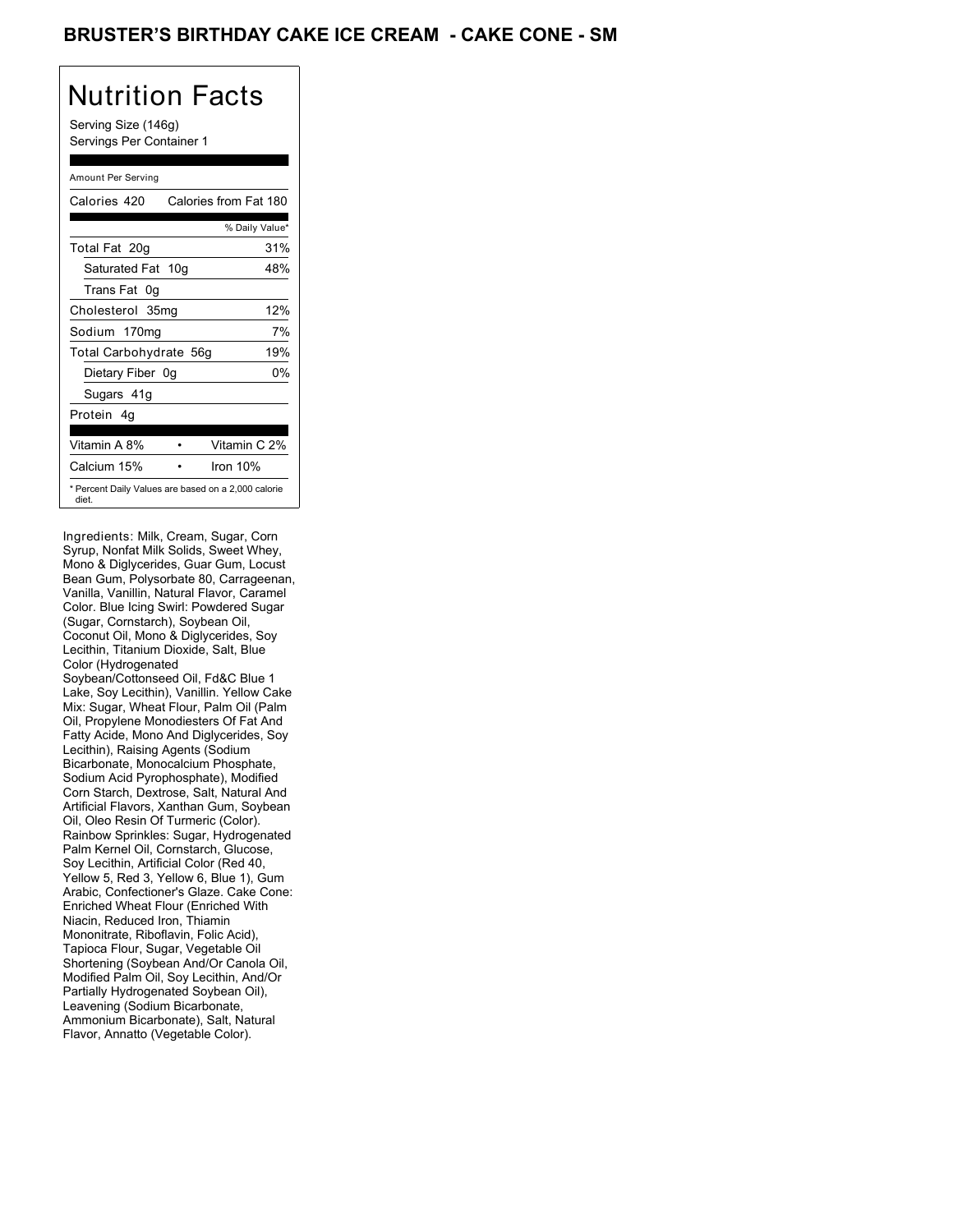### BRUSTER'S BIRTHDAY CAKE ICE CREAM - CAKE CONE - REG

# Nutrition Facts

Serving Size (223g) Servings Per Container 1

#### Amount Per Serving

| Calories 650           | Calories from Fat 280                               |
|------------------------|-----------------------------------------------------|
|                        | % Daily Value*                                      |
| Total Fat 31g          | 47%                                                 |
| Saturated Fat 15g      | 73%                                                 |
| Trans Fat 0q           |                                                     |
| Cholesterol 55mg       | 18%                                                 |
| Sodium 260mg           | 11%                                                 |
| Total Carbohydrate 88g | 29%                                                 |
| Dietary Fiber 0g       | $1\%$                                               |
| Sugars 65g             |                                                     |
| Protein 6q             |                                                     |
|                        |                                                     |
| Vitamin A 15%          | Vitamin C 4%                                        |
| Calcium 20%            | Iron $15%$                                          |
| diet.                  | * Percent Daily Values are based on a 2,000 calorie |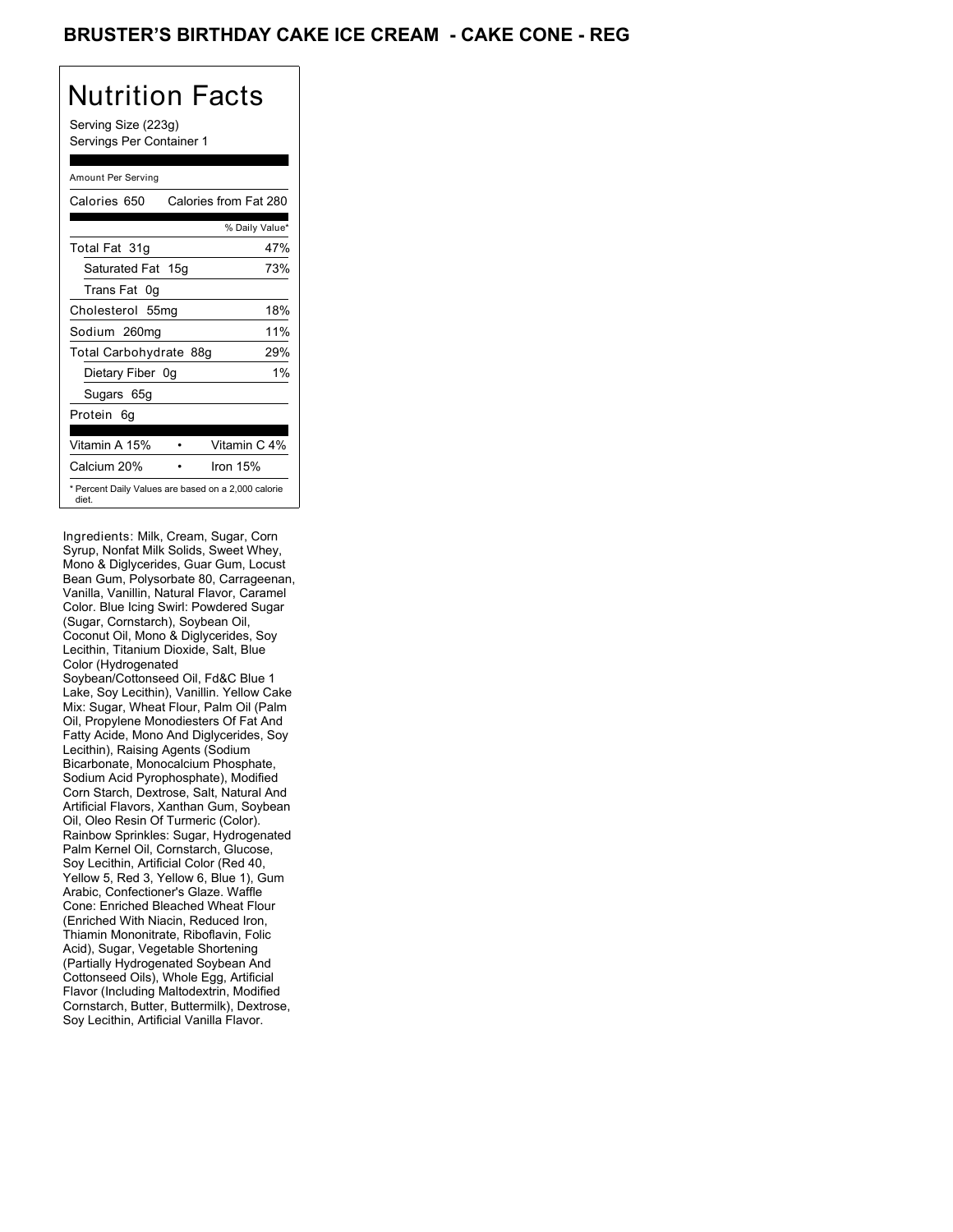## BRUSTER'S BIRTHDAY CAKE ICE CREAM **- CAKE CONE - LG**

# Nutrition Facts

Serving Size (286g) Servings Per Container 1

#### Amount Per Serving

| Calories 820            | Calories from Fat 360                               |
|-------------------------|-----------------------------------------------------|
|                         | % Daily Value*                                      |
| Total Fat 41g           | 62%                                                 |
| Saturated Fat 19g       | 97%                                                 |
| Trans Fat 0q            |                                                     |
| Cholesterol 75mg        | 25%                                                 |
| Sodium 340mg            | 14%                                                 |
| Total Carbohydrate 107g | 36%                                                 |
| Dietary Fiber 0g        | $1\%$                                               |
| Sugars 83g              |                                                     |
| Protein 7q              |                                                     |
|                         |                                                     |
| Vitamin A 15%           | Vitamin C 4%                                        |
| Calcium 25%             | Iron $15%$                                          |
| diet.                   | * Percent Daily Values are based on a 2,000 calorie |

Ingredients: Milk, Cream, Sugar, Corn Syrup, Nonfat Milk Solids, Sweet Whey, Mono & Diglycerides, Guar Gum, Locust Bean Gum, Polysorbate 80, Carrageenan, Vanilla, Vanillin, Natural Flavor, Caramel Color. Blue Icing Swirl: Powdered Sugar (Sugar, Cornstarch), Soybean Oil, Coconut Oil, Mono & Diglycerides, Soy Lecithin, Titanium Dioxide, Salt, Blue Color (Hydrogenated Soybean/Cottonseed Oil, Fd&C Blue 1 Lake, Soy Lecithin), Vanillin. Yellow Cake Mix: Sugar, Wheat Flour, Palm Oil (Palm Oil, Propylene Monodiesters Of Fat And Fatty Acide, Mono And Diglycerides, Soy Lecithin), Raising Agents (Sodium Bicarbonate, Monocalcium Phosphate, Sodium Acid Pyrophosphate), Modified Corn Starch, Dextrose, Salt, Natural And Artificial Flavors, Xanthan Gum, Soybean Oil, Oleo Resin Of Turmeric (Color). Rainbow Sprinkles: Sugar, Hydrogenated Palm Kernel Oil, Cornstarch, Glucose, Soy Lecithin, Artificial Color (Red 40, Yellow 5, Red 3, Yellow 6, Blue 1), Gum Arabic, Confectioner's Glaze. Cake Cone: Enriched Wheat Flour (Enriched With Niacin, Reduced Iron, Thiamin Mononitrate, Riboflavin, Folic Acid), Tapioca Flour, Sugar, Vegetable Oil Shortening (Soybean And/Or Canola Oil, Modified Palm Oil, Soy Lecithin, And/Or Partially Hydrogenated Soybean Oil), Leavening (Sodium Bicarbonate, Ammonium Bicarbonate), Salt, Natural Flavor, Annatto (Vegetable Color).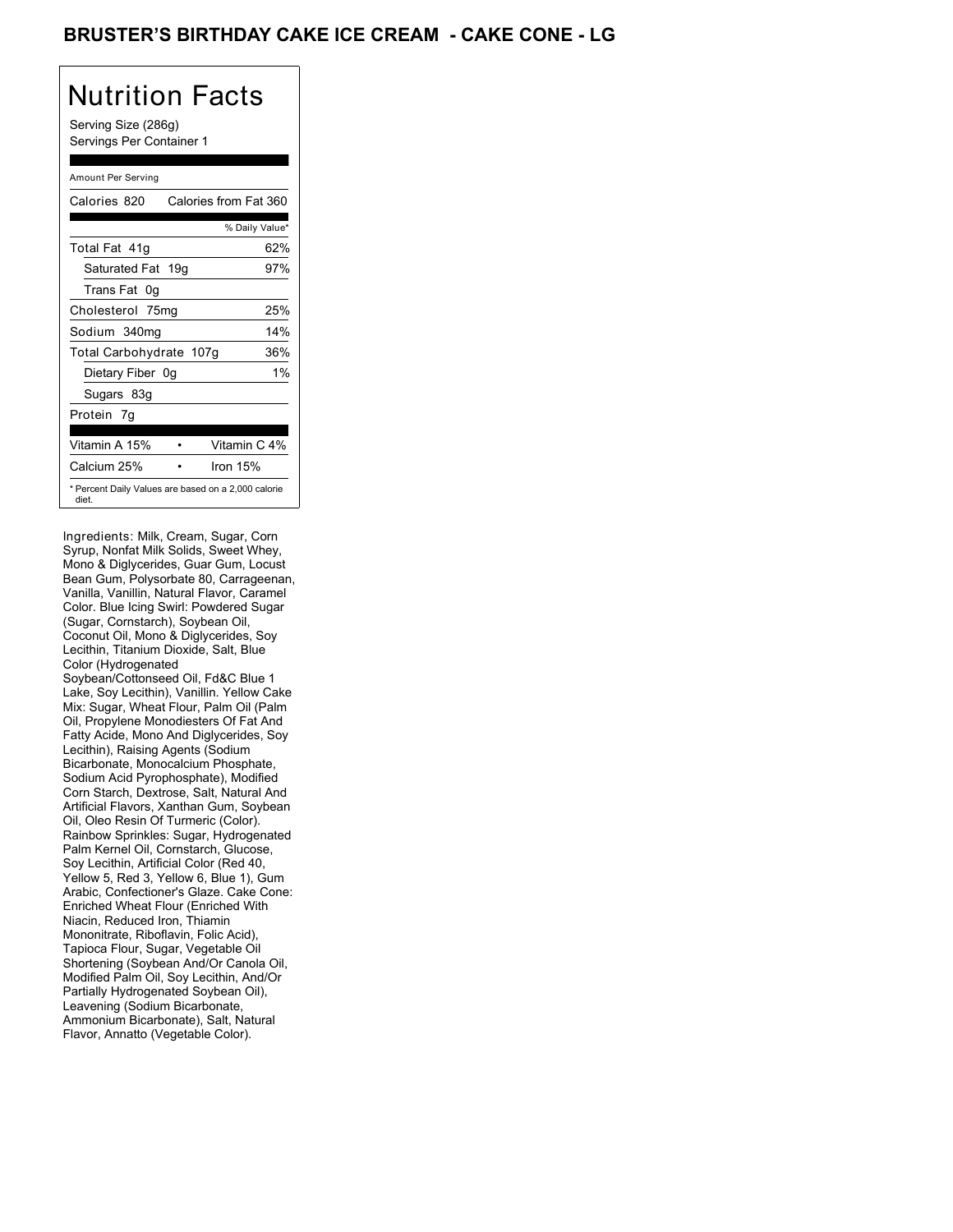### BRUSTER'S BIRTHDAY CAKE ICE CREAM - WAFFLE CONE - SM

# Nutrition Facts

Serving Size (170g) Servings Per Container 1

#### Amount Per Serving

| Calories 530           | Calories from Fat 210                               |
|------------------------|-----------------------------------------------------|
|                        | % Daily Value*                                      |
| Total Fat 23g          | 36%                                                 |
| Saturated Fat 10g      | 52%                                                 |
| Trans Fat 0g           |                                                     |
| Cholesterol 45mg       | 15%                                                 |
| Sodium 160mg           | 7%                                                  |
| Total Carbohydrate 74g | 25%                                                 |
| Dietary Fiber 0g       | 0%                                                  |
| Sugars 51g             |                                                     |
| Protein 5g             |                                                     |
|                        |                                                     |
| Vitamin A 8%           | Vitamin C 2%                                        |
| Calcium 15%            | Iron $10%$                                          |
| diet.                  | * Percent Daily Values are based on a 2,000 calorie |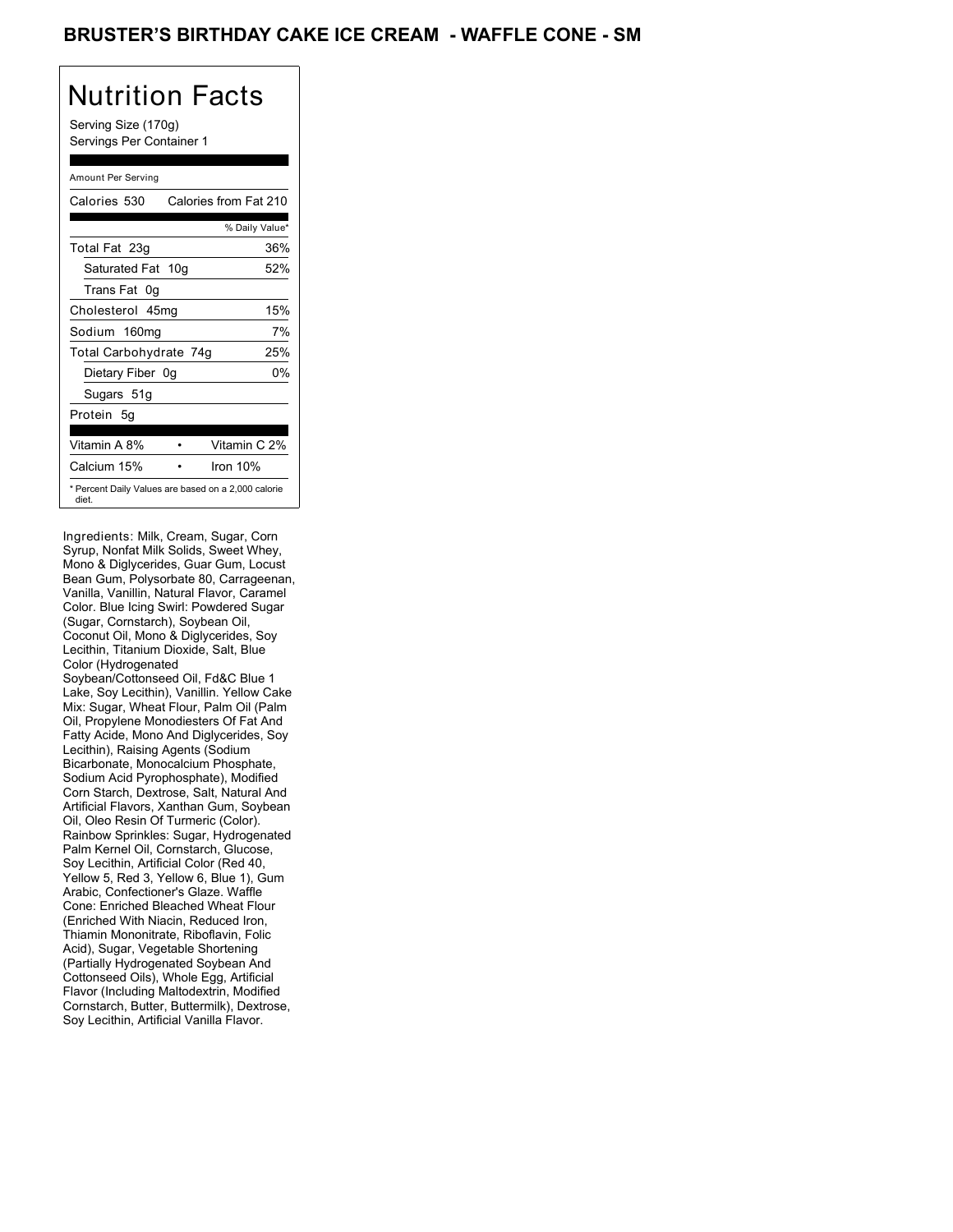### BRUSTER'S BIRTHDAY CAKE ICE CREAM - WAFFLE CONE - REG

# Nutrition Facts

Serving Size (240g) Servings Per Container 1

#### Amount Per Serving

| Calories 720           | Calories from Fat 300                               |
|------------------------|-----------------------------------------------------|
|                        | % Daily Value*                                      |
| Total Fat 33g          | 51%                                                 |
| Saturated Fat 15g      | 77%                                                 |
| Trans Fat 0q           |                                                     |
| Cholesterol 65mg       | 21%                                                 |
| Sodium 240mg           | 10%                                                 |
| Total Carbohydrate 99g | 33%                                                 |
| Dietary Fiber 0g       | $1\%$                                               |
| Sugars 72g             |                                                     |
| Protein 7q             |                                                     |
|                        |                                                     |
| Vitamin A 15%          | Vitamin C 4%                                        |
| Calcium 20%            | Iron $15%$                                          |
| diet.                  | * Percent Daily Values are based on a 2,000 calorie |